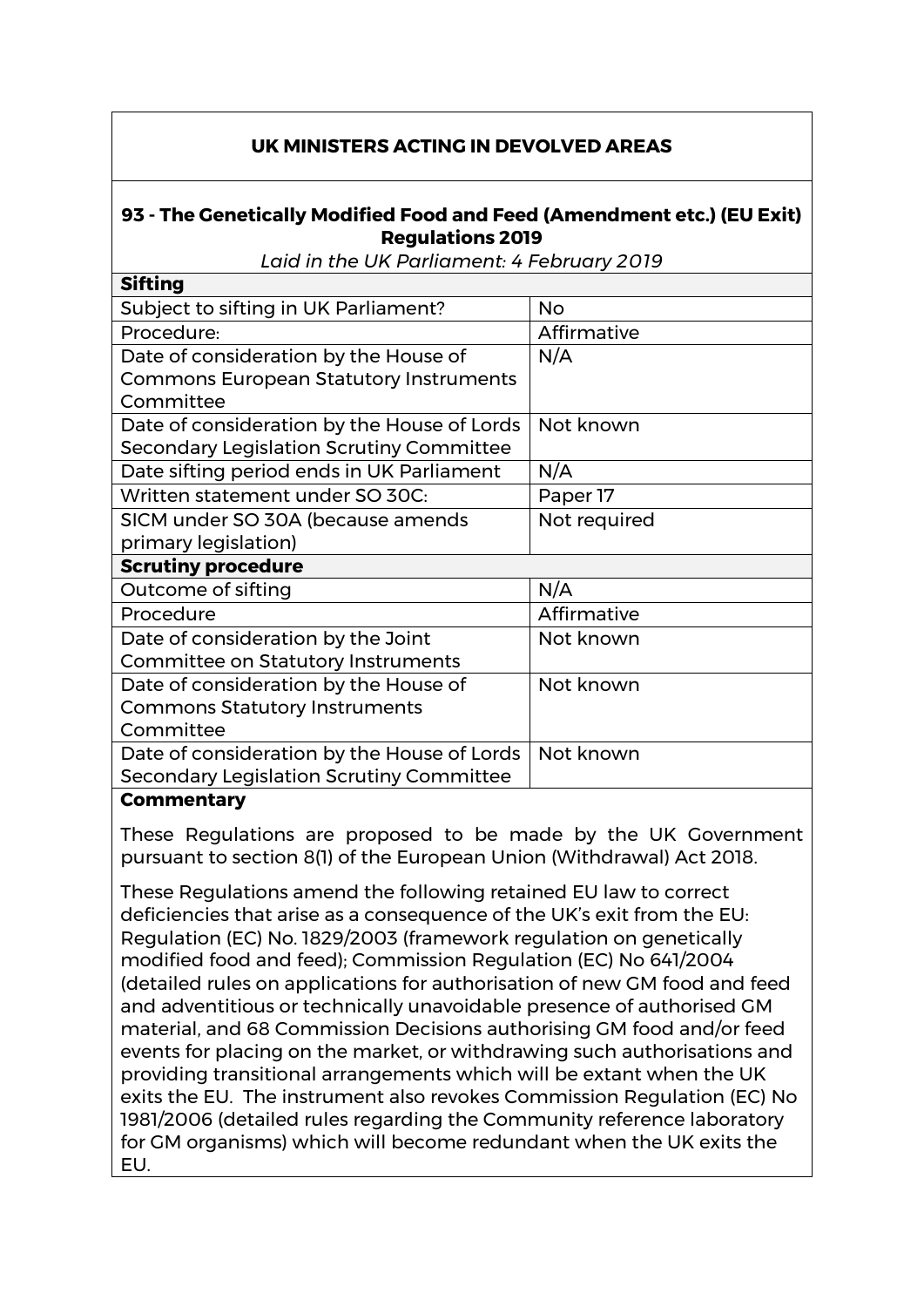These Regulations will make technical fixes such as removing references to EU institutions and other Member States. It will also change the reference to the EU register of authorised GM food/feed to be a reference to an administrative register in the UK and will define 'third countries' as any country outside of the UK.

The more substantive amendments will:

- transfer responsibilities currently conferred on the European Food Safety Authority (EFSA) to the "Food Safety Authority" (the FSA in England, Wales and Northern Ireland, and Food Standards Scotland). For GM food and feed this will include undertaking risk assessments and producing scientific opinions on applications for GM food/feed authorisations;
- amend references to EU GM laboratories and laboratory networks to refer to the UK Reference Laboratory;
- transfer the European Commission's functions to the Welsh Ministers in relation to Wales to enable or require them to:
	- o determine whether food or feed falls within scope of the relevant retained EU law;
	- o decide whether to approve applications for new GMOs to be placed on the market;
	- o modify, suspend or revoke authorisations in exceptional circumstances;
	- o make regulations to amend non-essential elements of the retained EU law, for example to take account of new advances in science, and to make regulations to prescribe detailed rules relating to applications for, and applications for renewal of, authorisations of GM food/feed.

These Regulations will also correct individual retained EU GM food/feed authorisations to ensure that they remain valid in the UK context, and can continue to be placed on the UK market after EU exit.

Legal Advisers make the following comments in relation to the Welsh Government's statement dated 5 February 2019 regarding the effect of these Regulations:

- the statement fails to reference the following as being amended by the Regulations:
	- o Commission Decision 2007/702/EC;
	- o Commission Decision 2010/419/EU:
	- o Commission Implementing Decision (EU) 2016/1685.